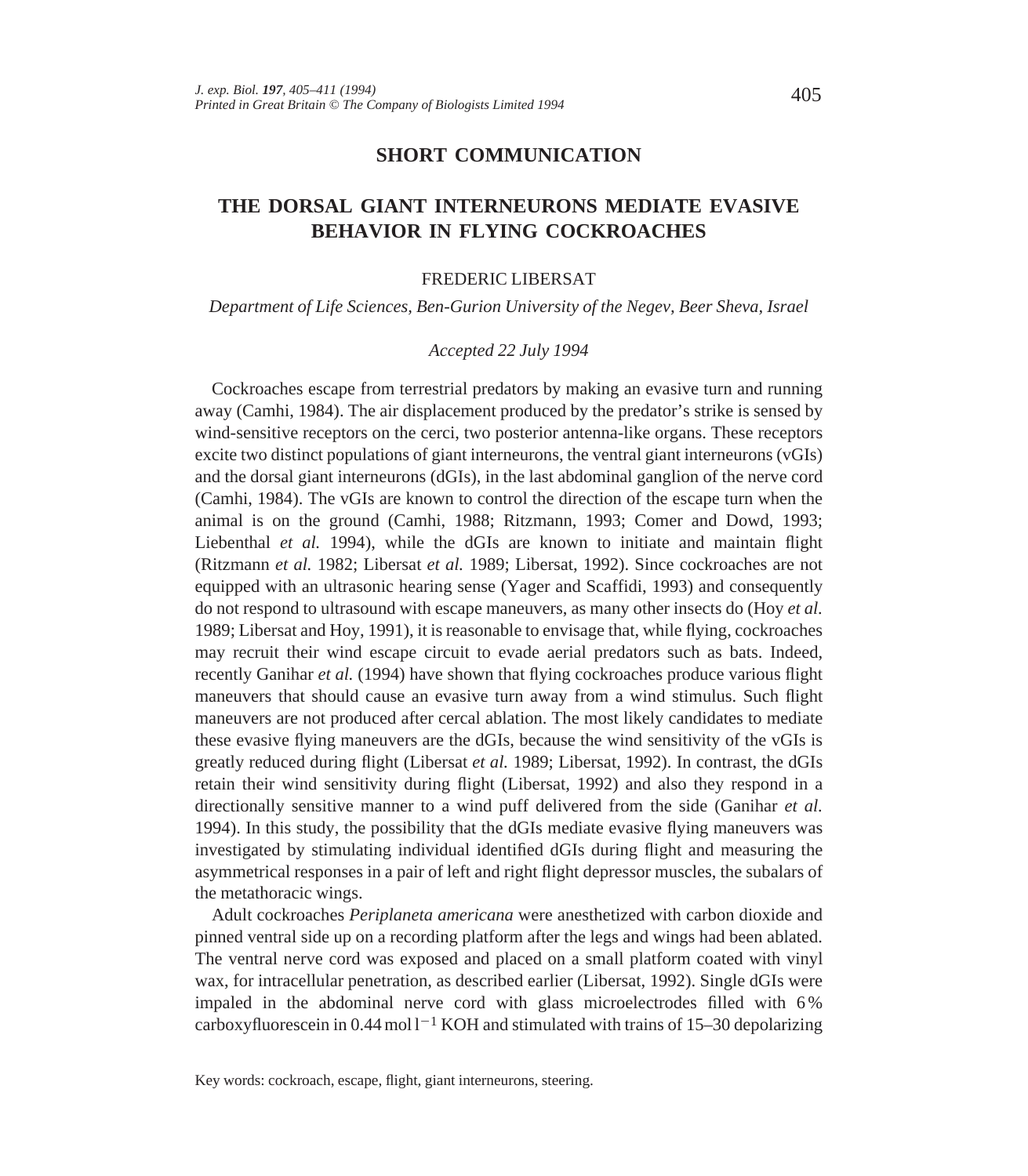## 406 F. LIBERSAT

current pulses at  $330 s^{-1}$ . The action potentials evoked by the intracellular stimulation were monitored by extracellular electrodes placed around the abdominal connectives in a more anterior position.

Since the subalars contribute to wing twisting (supination) during the wing downstroke, and are thus involved in producing turns during flight, I recorded from the right and left subalar muscles of the metathoracic wings with pairs of  $50 \mu m$  copper wires. In this report, ipsilateral always refers to the side where the dGI axon is stimulated. Flight-like activity was initiated by a brief wind puff on the cerci and I measured the effects of this GI stimulation on two flight variables using these electromyogram recordings (EMGs). The first variable measured was the change in the number of EMG spikes per wingbeat in the ipsilateral and the contralateral subalars. The second variable was the change in the relative delay between the spikes in the ipsi- and contralateral subalars. The first spike in the ipsilateral subalar was taken as the reference point, and the delay was measured between this spike and the first spike in the contralateral subalar before and after the dGI stimulation (see Fig. 2B). After each recording, carboxyfluorescein was injected using 20 nA of steady hyperpolarizing current, and the ganglion was removed and observed directly in a solution of 50 % glycerol, 50 % saline. Each dGI was identified on the basis of its morphology within the last abdominal ganglion (Daley *et al.* 1981) using an Olympus epifluorescence microscope. Recordings of electrical activity were stored on video tape (Data Neurocorder) and analyzed with built-in functions of a digital storage oscilloscope (Tectronix TDS 460).

In 12 different experiments, intracellular stimulation of a single dGI produced alterations in the flight EMGs. These motor alterations consisted of a change in the delay



Fig. 1. Effect of stimulation of a dorsal giant interneuron (dGI) on the metathoracic subalar muscles. (A) The left GI6 was stimulated (25 spikes at  $330 \text{ s}^{-1}$ ) during flight-like activity. This produced two effects: (1) the ipsilateral subalar (lEMG) fired a spike doublet, and (2) the delay between the ipsilateral and contralateral subalars increased. (B) The right GI7 was stimulated with 20 spikes in a different preparation. This produced similar motor alterations to those in A but also a spike failure in the contralateral homolog (lEMG).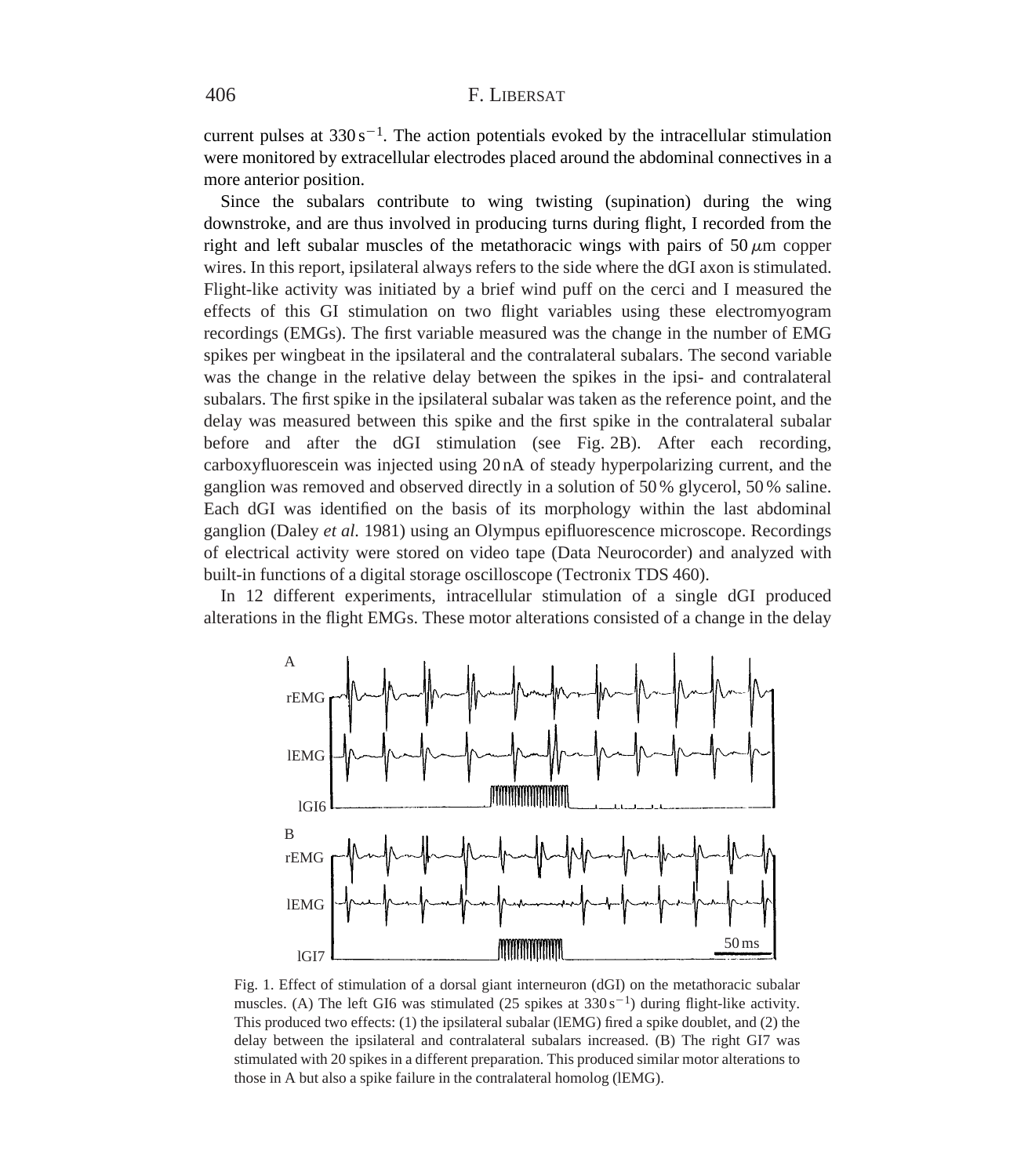between the spikes in the homologous pair of metathoracic subalars and a change in spike number in these two muscles. In some trials, the number of subalar spikes increased in the ipsilateral subalar while this number was unchanged in the contralateral homologue (Fig. 1A); in other trials, spike failures lasting for 1–3 wingbeat cycles occurred in the contralateral homologue (Fig. 1B, Fig. 2B). However, in most trials, an increase in the number of spikes in the ipsilateral subalar and spike failures in the contralateral subalar occurred. In addition, there was also an increase in the delay in spiking between left and right subalar muscles of the metathoracic wings (Figs 1, 2). This shift in the delay between the homologous subalars following the dGI stimulation increased significantly by 2–13 ms relative to that prior to the stimulation ( $P<0.001$ ;  $\chi^2$ -test;  $N=20$ ). The mean latency from the onset of the dGI stimulation to the first change in left–right subalar firing latency or number of spikes was  $42.5 \pm 14.5$  ms (11 flight sequences in 11 preparations; range 15–65ms). When analysing all dGI stimulation experiments, no clear correlation was found between a given motor response and a given dGI.

There also appeared to be a correlation between the number of dGI spikes presented during flight and the motor responses. A brief intracellular stimulation of left GI7 (15 spikes) produced both asymmetrical changes in the number of spikes and a latency shift between the right and left subalars (Fig. 2A). This asymmetrical motor response lasted for three wingbeat cycles. In the same animal but in a different trial, a longer stimulation delivered in GI7 (20 spikes) produced similar motor alterations, but these lasted for 13 wingbeat cycles (Fig. 2B). An increase in the number of dGI spikes was always accompanied by a consistent increase in the duration of the motor response. This was observed in two different preparations on seven successive trials (three trials in one animal, four trials in the other; dGI stimulation ranging from 10 to 35 action potentials produced motor responses ranging from 60 to 520ms).

The present study shows that the dGIs of the cockroach are very good candidates for mediating evasive maneuvers during flight in response to wind stimuli delivered from the side. The motor alterations are asymmetrical and include changes in the relative delay and number of spikes in the subalar flight muscles (Figs 1, 2). These consisted of (1) an increase in the subalar activity in the metathoracic wing ipsilateral to the dGI stimulation, and a decrease in activity on the contralateral side, and (2) an increase in the delay between the ipsilateral and the contralateral subalar activity (Figs 1, 2). Although these motor output alterations were variable in different preparations, in that changes in spike number in the subalars did not always occur on both sides simultaneously, they were always consistent with an attempt to turn away from the stimulated side. An increase in the number of spikes per wingbeat cycle in a subalar muscle of the ipsilateral wing helps to produce increased supination of that wing (Dugard, 1967). Conversely, a decrease in the number of spikes per wingbeat cycle in a subalar muscle of the contralateral wing results in more pronation (less supination) of that wing. In addition, a change in the delay between homologous muscles, including the subalar muscles, accompanies changes in supination (Baker, 1979; Thüring, 1986). An increase in this delay between the ipsi- and contralateral subalars would produce an earlier supination of the ipsilateral wing. Together, these motor alterations, which were all observed during the course of these experiments, should produce a banked turn away from the stimulated side. However, one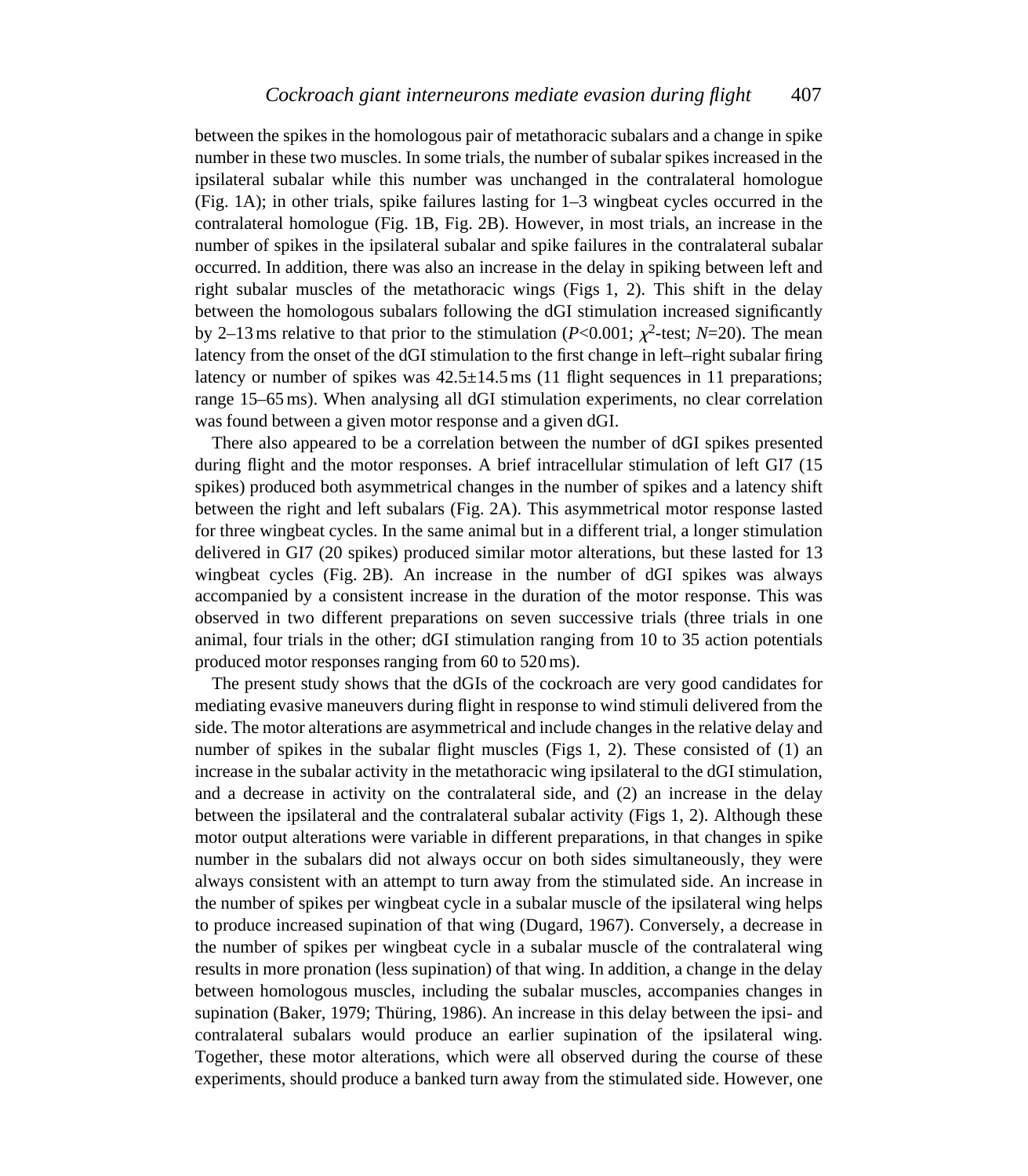## 408 F. LIBERSAT

could argue that asymmetrical responses in the subalar muscle pair of the metathoracic wings represent only one indicator of a steering attempt. However, such an asymmetrical response has also been described in detail in tethered, but intact, cockroaches flying in front of a wind tunnel, upon receiving a wind stimulus from the side (Ganihar *et al.* 1994) and, in this same study, the authors have also shown that the direction of the delay changes were opposite in the forewings and the hindwings, just as was found in locusts carrying out steering maneuvers (Thüring, 1986).

It is worth noting that such effects on the flight activity could be obtained with stimulation as brief as 15 spikes elicited in a single dGI (Fig. 2A). This number



Fig. 2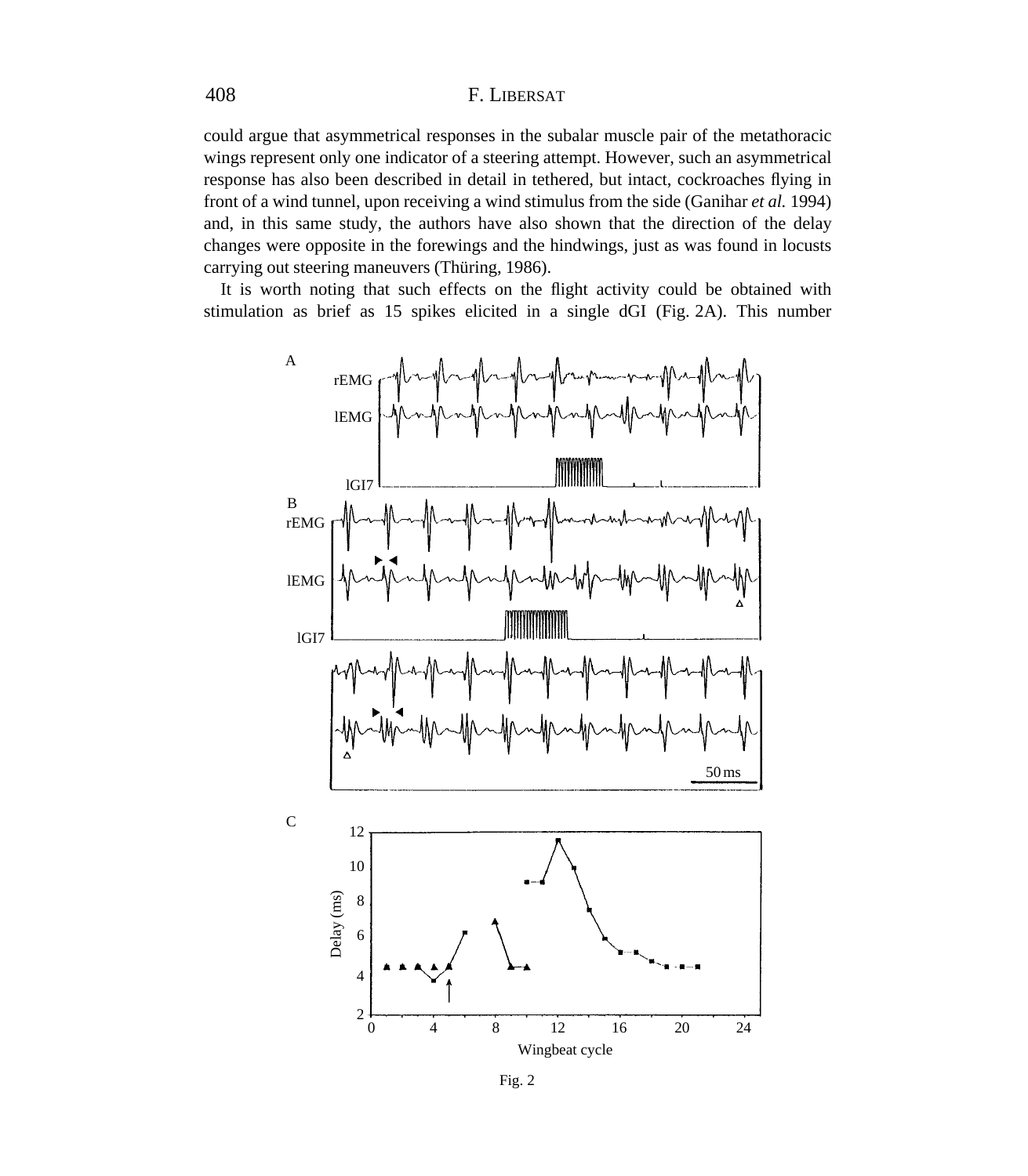corresponds rather well with the difference in the number of spikes of  $16\pm10$  (Ganihar *et al.* 1994) recorded from the ipsilateral and the contralateral dGIs in response to a wind puff from the side.

Varying the angle of delivery of the wind stimulus around the animal reveals the directional sensitivity of each of the three dGIs (Westin *et al.* 1977; Kolton and Camhi, 1993). GI5 responds best to wind stimuli from the rear ipsilateral quadrant, GI6 to the front ipsilateral quadrant and GI7 to the front and rear ipsilateral quadrants. Given this fact, a wind stimulus reaching the animal from a given angle would activate the dGIs differently. Yet, in these experiments, no clear correlation between the motor response and a given dGI was found. However, this observation is based on recordings from the subalar flight muscles only. There is, presumably, an endless combination of patterns of muscle activation for producing different amounts of steering. Linkage between the amount of turn during flight and a specific combination of dGIs firing could result from specific changes in, among other factors, (1) the latency shift between several ipsilateral muscles and/or ipsi- and contralateral muscles and/or (2) an increase in the duration of the asymmetrical response in the ipsilateral and contralateral flight muscles. To test these possibilities, one would like to record simultaneously from several ipsilateral flight muscles, or from ipsi- and contralateral muscles other than the subalars. These possibilities are worth testing since recent investigations have shown that the amount of escape turn on the ground is correlated with the relative number of spikes given by each vGI on the ipsilateral side (Levy and Camhi, 1994). Whether this is also true for the dGIevoked evasive behavior patterns during flying remains to be demonstrated.

In only a few instances has it been possible to determine a clear causal relationship between flight maneuvers and the activation of specific interneurons by intracellular stimulation. In locusts, stimulation of various visual and wind-sensitive descending neurons (the DNs) located in the brain produces motor alterations consistent with corrective steering maneuvers (Möhl and Bacon, 1983; Hensler, 1989; Reichert and Rowell, 1986). However, in contrast to these brain interneurons, which mediate yaw-

Fig. 2. Effect of increasing the duration of the dGI stimulation on the subalar depressor muscles. (A) The left GI7 was stimulated briefly (15 spikes at  $330 s^{-1}$ ) during flight-like activity. This resulted in an increase and decrease in the number of EMG spikes in the ipsilateral and contralateral flight muscles, respectively, as well as an increase in the delay between the ipsilateral and the contralateral muscle. These effects lasted for three wingbeat cycles. (B) The duration of the dGI spike train was increased to 20 spikes. Similar motor alterations to those in A occurred, but these lasted for 13 wingbeat cycles. The open triangle under the middle EMG recording (lEMG) labels the same EMG spike in both top and bottom panels, indicating the continuity of the recordings. Filled triangles indicate how the delay between the left and right subalars was determined. (C) Delay between the ipsi- and the contralateral subalar muscles for the trials shown in A and B. The arrow indicates the onset of the dGI stimulation. The missing data points after the arrow correspond to those wingbeat cycles where the spikes in the contralateral subalar are missing (see A and B) and, thus, for which the delay could not be evaluated. For a brief dGI stimulation, the delay increased from 4.6ms to 7ms for only one wingbeat cycle (triangles). For a longer dGI stimulation (20 spikes), this delay increased from 4.6ms to roughly 10ms for four consecutive cycles and decreased thereafter to the baseline, or 4.6ms, during the next five wingbeat cycles (squares).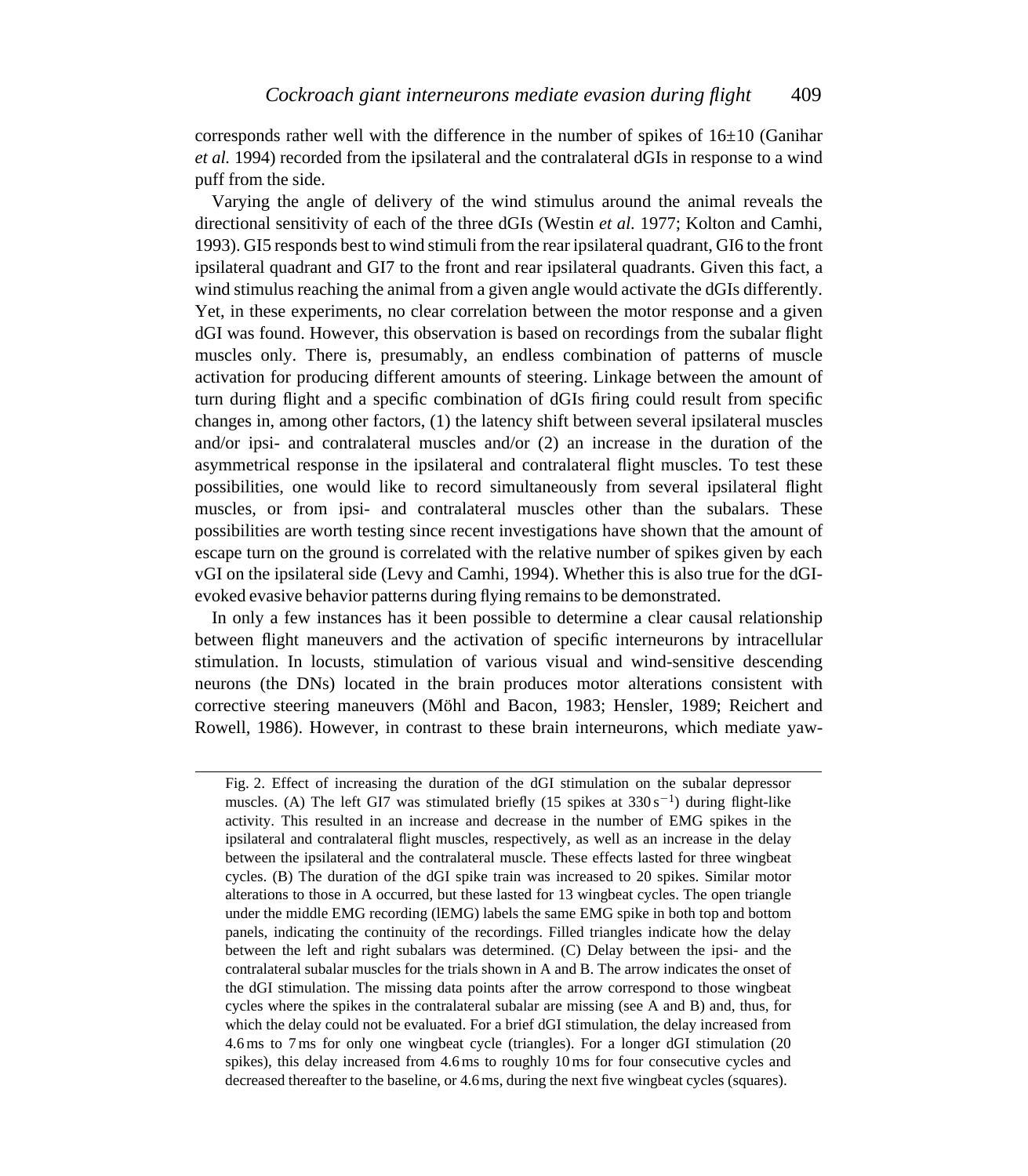## 410 F. LIBERSAT

corrective steering during flight, the dGIs mediate yaw-enhancing steering (Ganihar *et al.* 1994). In this respect, the dGIs are functionally comparable to interneuron 1, the batdetector acoustic interneuron that initiates yaw-enhancing steering in crickets (Hoy *et al.* 1989). Since, in cockroaches, it appears that ultrasonic avoidance behavior does not occur (D. D. Yager, personal communication; D. Ganihar and F. Libersat, unpublished observations), cockroaches would be defenseless during bat encounters if they were not equipped with an alternative escape behavior. Such an escape behavior appears to be mediated by the wind-sensitive dGIs. Interestingly, the motor alterations are graded with the duration of the dGI spike train (Fig. 2), just as, in crickets, the ultrasonic evasion is graded with stimulus intensity (Hoy *et al.* 1989). Although there is a clear relationship between ultrasound intensity and the proximity of the predator, it is not yet clear how wind velocity correlates with predator distance. Nevertheless, such a graded motor response indicates that the wind cercal system might be tracking the approach of the hunting bat.

This work was supported by grant I-151-012.1/90 from the German–Israel Foundation for Scientific Research and Development and the Raschi Foundation (Guastela Fellowship to F.L.). I thank J. M. Camhi and A. Weisel Eichler for critically reading this manuscript.

#### **References**

- BAKER, P. S. (1979). The wing movements of flying locusts during steering behavior. *J. comp. Physiol.* **131**, 49–58.
- CAMHI, J. M. (1984). *Neuroethology: Nerve Cells and Natural Behavior of Animals.* Sunderland, MA: Sinauer Associates Inc. Chapter 4. A case study in neuroethology: The escape system of the cockroach, pp. 79–105.
- CAMHI, J. M. (1988). Escape behavior in the cockroach: Distributed neural processing. *Experientia* **44**, 361–462.
- COMER, C. M. AND DOWD, J. P. (1993). Multisensory processing for movement: Antennal and cercal mediation of escape turning in the cockroach. In *Biological Neural Networks in Invertebrate Neuroethology and Robotics* (ed. R. D. Beer, R. E. Ritzmann and T. McKenna), pp. 89–112. New York: Academic Press.
- DALEY, D. L., VARDI, N., APPIGNANI, B. AND CAMHI, J. M. (1981). Morphology of the giant interneurons and cercal nerve projections of the American cockroach. *J. comp. Neurol*. **196**, 41–52.
- DUGARD, J. J. (1967). Directional change in flying locusts. *J. Insect Physiol.* **13**, 1055–1063.
- GANIHAR, D., LIBERSAT, F., WENDLER, G. AND CAMHI, J. M. (1994). Wind-evoked evasive response in flying cockroaches. *J. comp. Physiol*. **175**, 49–65.
- HENSLER, K. (1989). Corrective flight steering in locusts: convergence of extero- and proprioceptive inputs in descending deviations detectors. In *Neurobiology of Sensory Systems* (ed. R. N. Singh and N. J. Strausfeld), pp. 531–554. New York, London: Plenum Press.
- HOY, R. R., NOLEN, T. AND BRODFUEHRER, P. (1989). The neuroethology of acoustic startle and escape in flying insects. *J. exp. Biol*. **146**, 287–306.
- KOLTON, L. AND CAMHI, J. M. (1993). Re-evaluating the directional sensitivity of identified giant interneurons of the cockroach. *Soc. Neurosci. Abstr*. **19**, 702.
- LEVY, R. AND CAMHI, J. M. (1994). Testing for a population vector code for wind direction in the cockroach giant interneurons. *Soc. Neurosci. Abstr*. (in press).
- LIBERSAT, F. (1992). Modulation of flight by the giant interneurons in the cockroach: *Periplaneta americana. J. comp. Physiol*. **170**, 379–392.